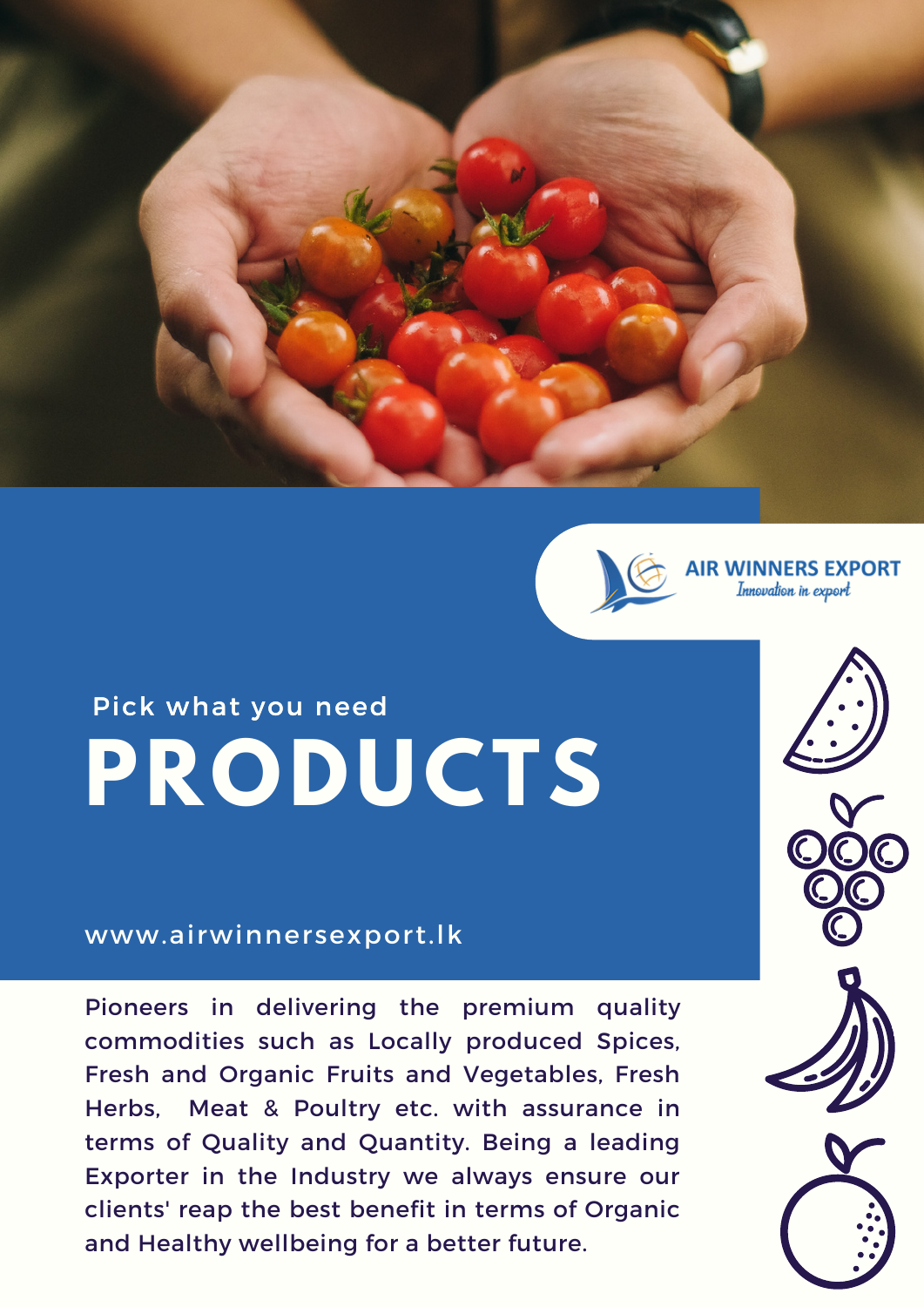## **FRUITS**

### **SEASONAL ITEMS**

1. JAK FRUIT 2. MANGOES (TJC) 3. MANGOSTEEN 4. PASSION FRUIT

#### **ITEMS**

5. ANODA (SOUR SOP) 6. APPLE - GREEN 7. APPLE - RED 8. AVOCADOES 9. BANANA -AMBUL 10. BANANA -APPLE (KOLIKUTTU) 11. BANANA - LONG 12. BANANA - RED 13. BELI FRUIT - SLIMY APPLE 14. GAUVA 15. GRAPE FRUIT (LOCAL) 16. JUMBOLA (POMELA) 17. PAPAYA 18. PINEAPPLE 19. STAR FRUIT 20. STRAWBERRY 21. SWEET MELON (WATERMELON) 22. WOOD APPLE

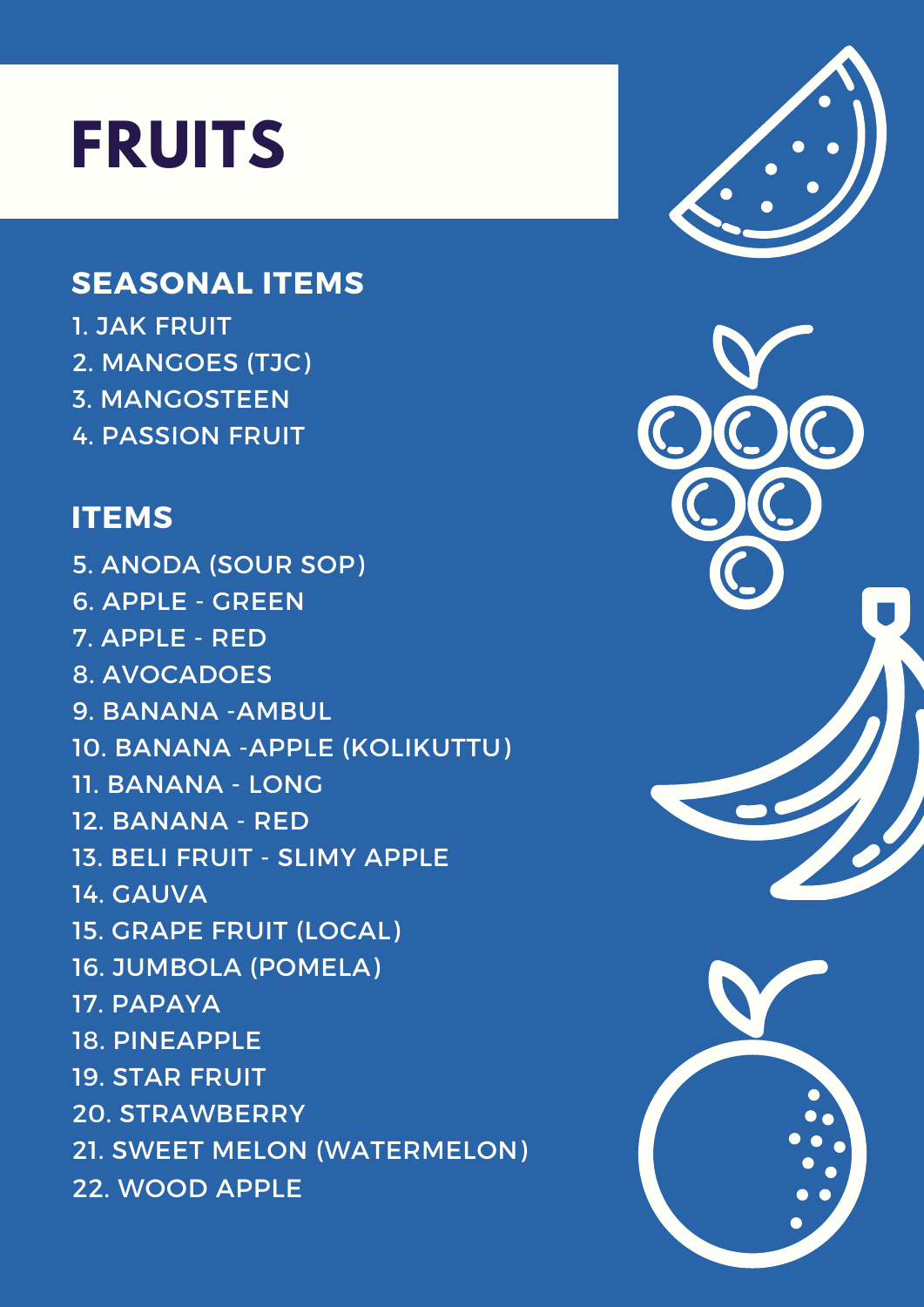## **HERBS**

### **ITEMS**

1. BASIL 2. CELERY 3. CHIVES 4. CORRIANDER LEAVES 5. DILL LEAVES 6. MINT LEAVES 7. OREGANO 8. PARSLEY-CURLY 9. PARSLEY-FLAT 10. ROSEMARY 11. THYME

# **LETTUCE**

### **ITEMS**

1. LETTUCE - ICE BERG 2. LETTUCE - RED 3. LETTUCE - ROCQUETTE 4. LETTUCE - GREEN 5. LETTUCE - GREEN CUT

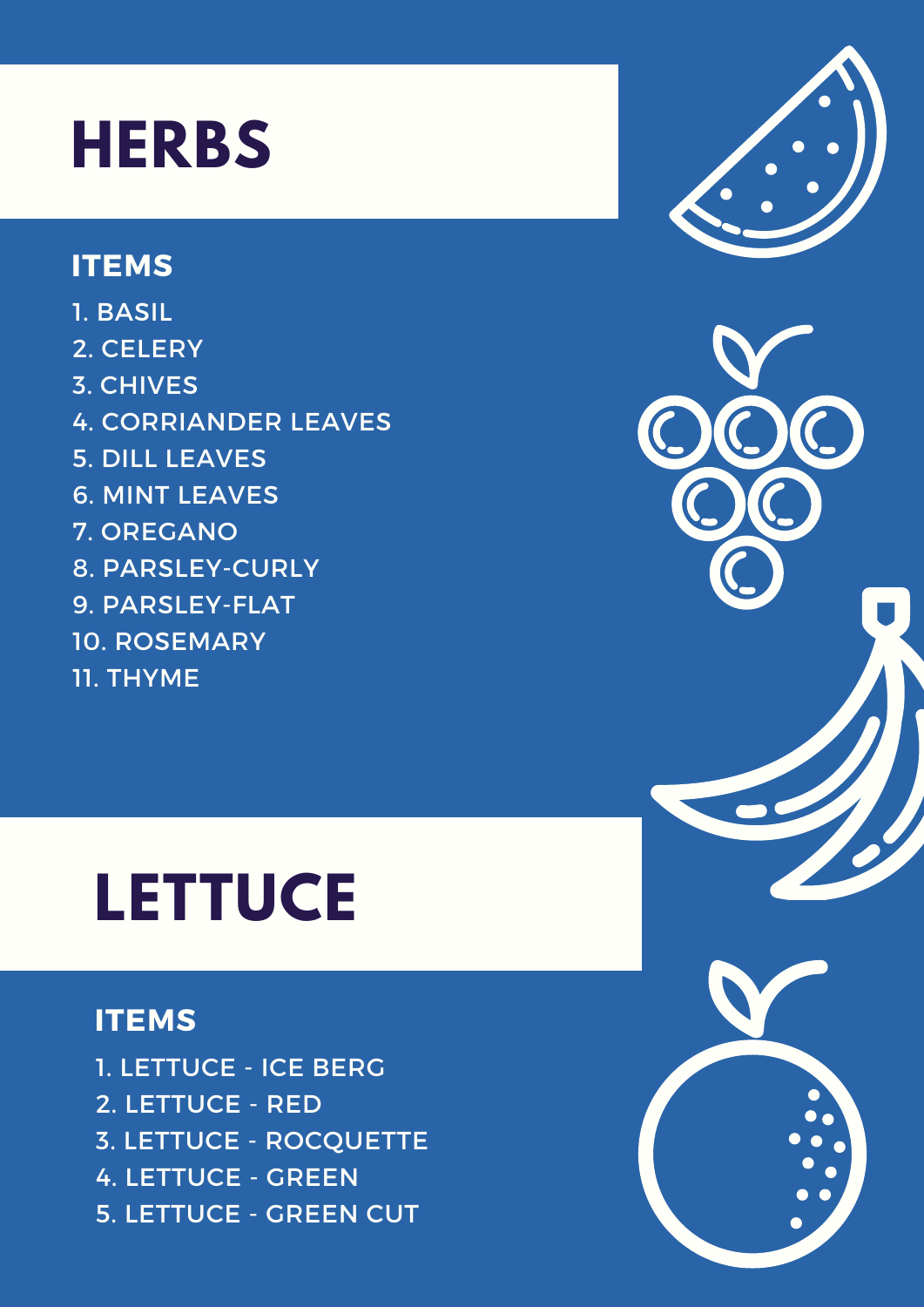## **HYDROPONIC LETTUCE**

### **ITEMS**

1. LETTUCE - BUTTER / BUTTERHEAD/BATAVIA-GREEN 2. LETTUCE - EXCITE SALANOVA GREEN 3. LETTUCE - EXCITE SALANOVA RED 4. LETTUCE - GREEN CORAL / LOLO ROSSOGREEN / GREEN CUT 5. LETTUCE - GREEN OAK 6. LETTUCE - RED BATAVIA / BUTTER RED 7. LETTUCE - RED CORAL / LOLO ROSSO / RED CUT 8. LETTUCE - RED OAK 9. LETTUCE - ROMANO/ROMAINE/COS 10. LETTUCE - FRILLICE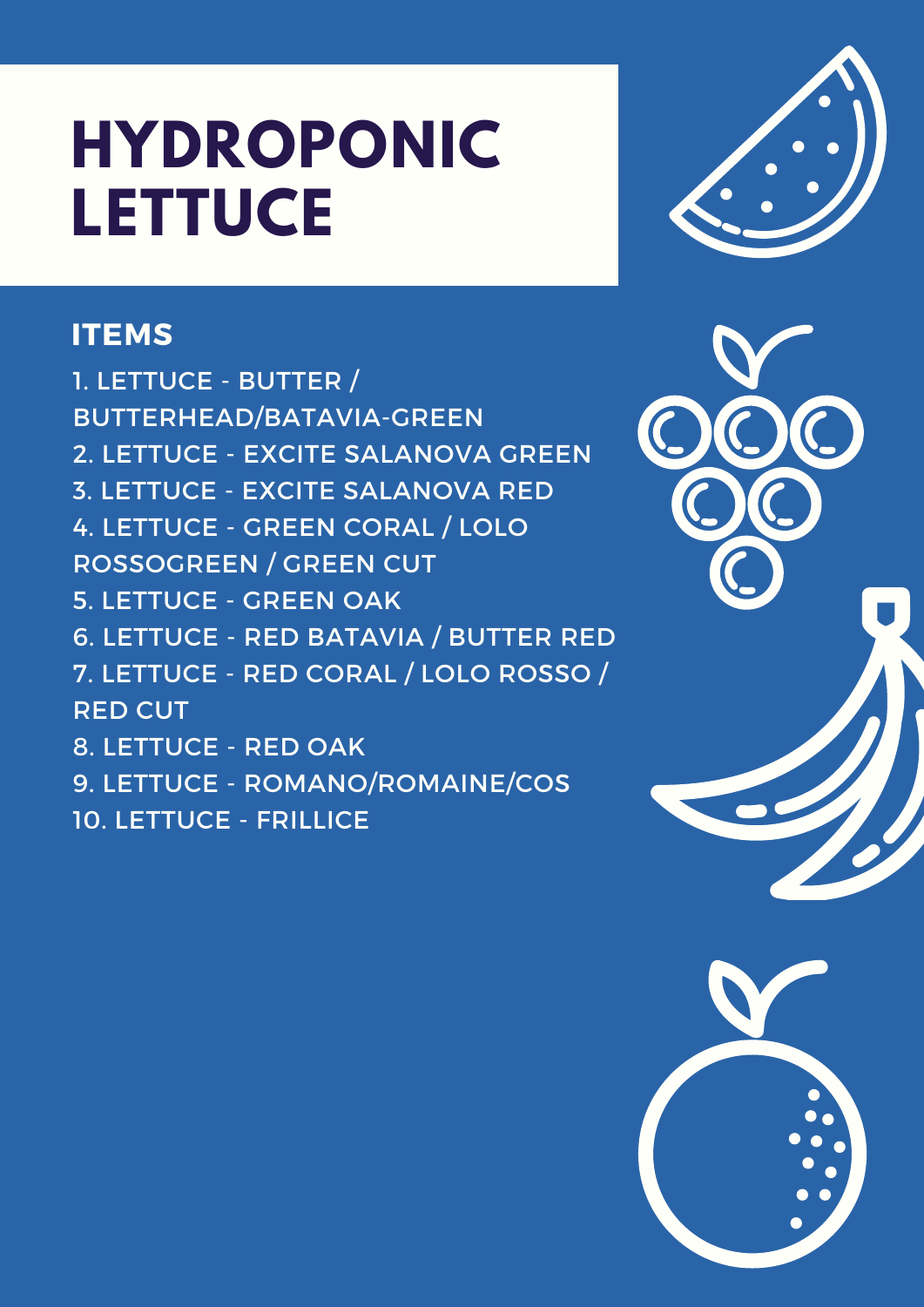# **MUSHROOMS**

### **ITEMS**

- 1. ABALONE MUSHROOMS
- 2. BUTTON MUSHROOM
- 3. OYSTER MUSHROOMS FRESH

### **MEAT & POULTRY PRODUCTS**

### **ITEMS**

1. EGGS (EXTRA LARGE) 2. EGGS (LARGE) 3. EGGS- (VILLAGE EGGS) 4. BEEF CUBES 5. BEEF SAUSAGES 6. BEEF SMOKED 7. BEEF MEAT BALLS 8. BBQ BEEF KEBAB 9. CHICKEN WHOLE 10. CHICKEN FROZEN 11. CHICKEN BREAST 12. CHICKEN DRUMSTICK 13. CHICKEN WING - SKIN ON

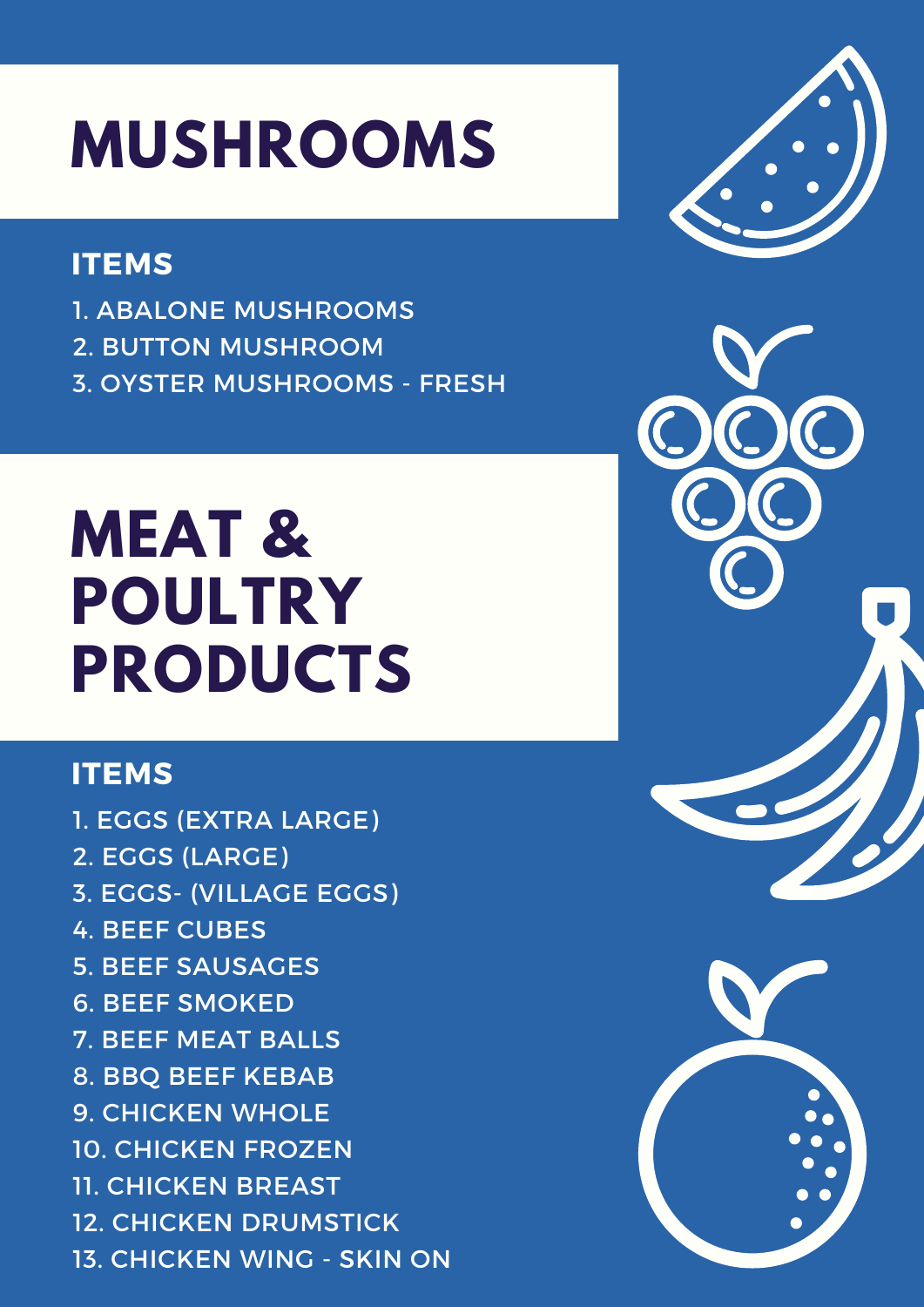### **VEGETABLES**

#### **SEASONAL ITEMS**

1. BREAD FRUIT 2. DRUMSTICKS (MURUNGA) 3. GARLIC (PEELED) 4. GARLIC (WHOLE) (SORTED) 5. ONION - BIG (SORTED) 6. ONIONS - RED 7. POLOS (TENDER JAK) **ITEMS** 8. AMBARELLA 9. ASH PLANTAIN 10. ASH PUMPKIN 11. BABY CORN 12. BANANA BLOSSOM(PLANTAIN FLOWER) 13. BATANA 14. BEANS SPROUT 15. BEANS - BUTTER 16. BEANS - GREEN 17. BEANS - LONG (MA KARAL) 18. BEANS - WINGED (DAMBALA) 19. BEETROOT 20. BINDI (OKRA) 21. BITTER GOURD (KARELA) 22. BITTER GOURD - WILD (THUMBAKARAWILA) 23. BOTTLE GOURD 24. BRINJAL ROUND PURPLE SMALL EGG PLATN 25. CABBAGE - CHINESE 26. CABBAGE - RED 27. CABBAGE - WHITE 28. CAPSICUM 29. CARROTS 30. CAULIFLOWER 31. CHILLIES - GREEN 32. CHILLIES - HOT 33. CHOW CHOW 34. CORN ON THE COB 35. CUCUMBER - JAPANESE

36. CUCUMBER - YELLOW (LOCAL)

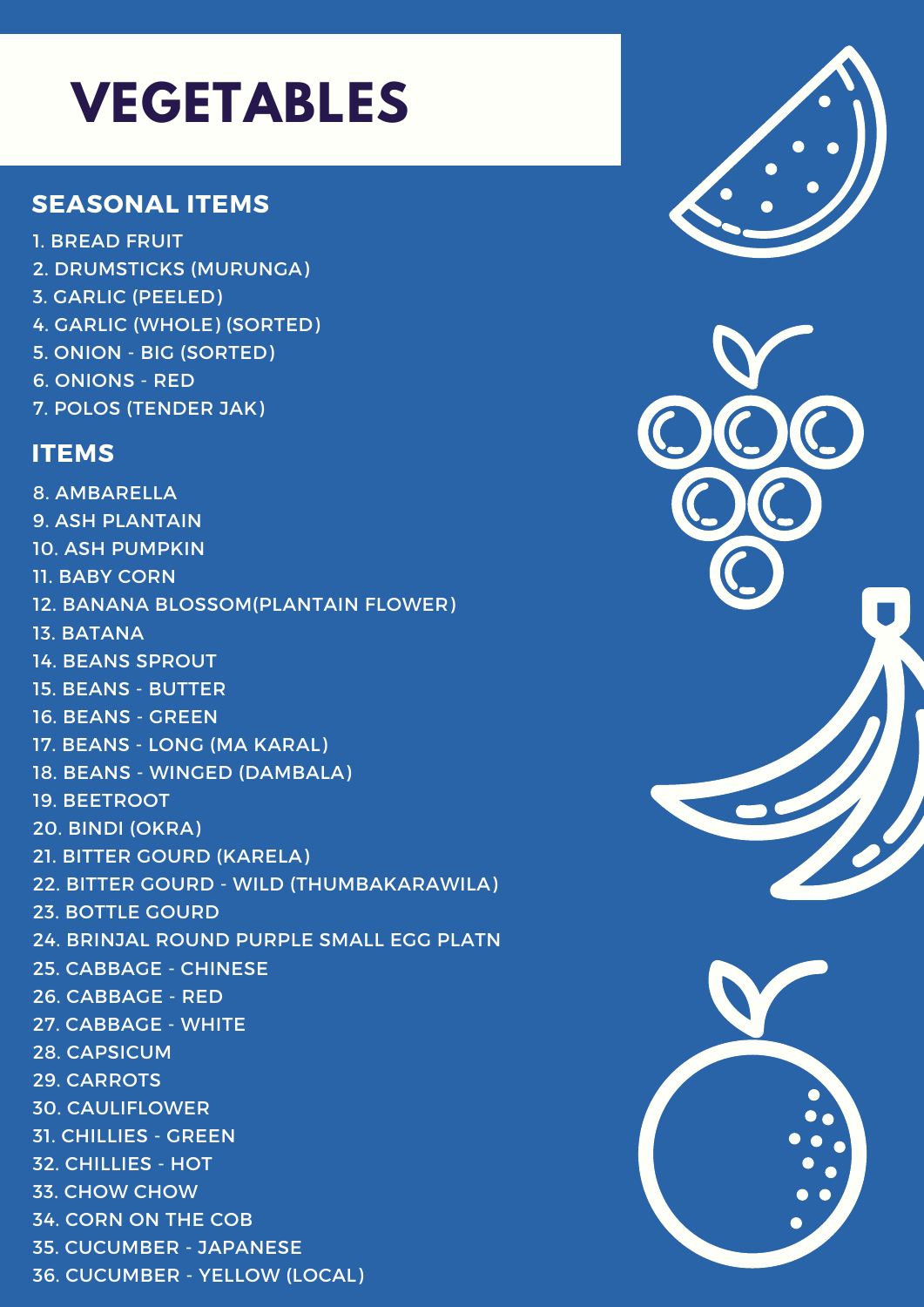37. CUCUMBER - GREEN 38. CURRY LEAVES (KARAPINCHA) 39. EGG PLANT 40. FENNEL BULB 41. GALANGALA 42. GOTUKOLA (LOCAL WATER GRASS) 43. GREEN PEPPER CORN (FRESH) 44. KAN KUN 45. KATHURUMURUNGA 46. KEKIRI 47. KIRI ALA (TARO YAM) 48. KNOLKHOL 49. KOHILA 50. KOHILA DALU 51. LADIES FINGERS 52. LEEKS 53. LEMON / LEMONINE 54. LEMON GRASS (SERA) 55. LIME 56. LUFFA (VETAKOLU) 57. MUKUNUWENNA 58. ONIONS- SPRINGS 59. PACK CHOY 60. PEPPERS - GREEN 61. PEPPERS - YELLOW 62. PEPPERS -RED 63. POTATOES (SORTED) 64. PUMPKIN 65. RADISH 66. RADISH - LONG 67. RADISH -RED 68. RAMPE 69. RAW MANGO 70. RAW PAPAYA (GREEN) 71. RHUBARB 72. ROOT GINGER 73. SNAKE GOURD 74. SPINACH 75. SWEET POTATOES 76. TAPIOCA (MANIOK /CASSAVA) 77. THALANABATU (ELABATU) 78. THIBBATU 79. TOMATOES - SALAD 80. TURNIPS 81. ZUKINI - GREEN 82. ZUKINI -YELLOW



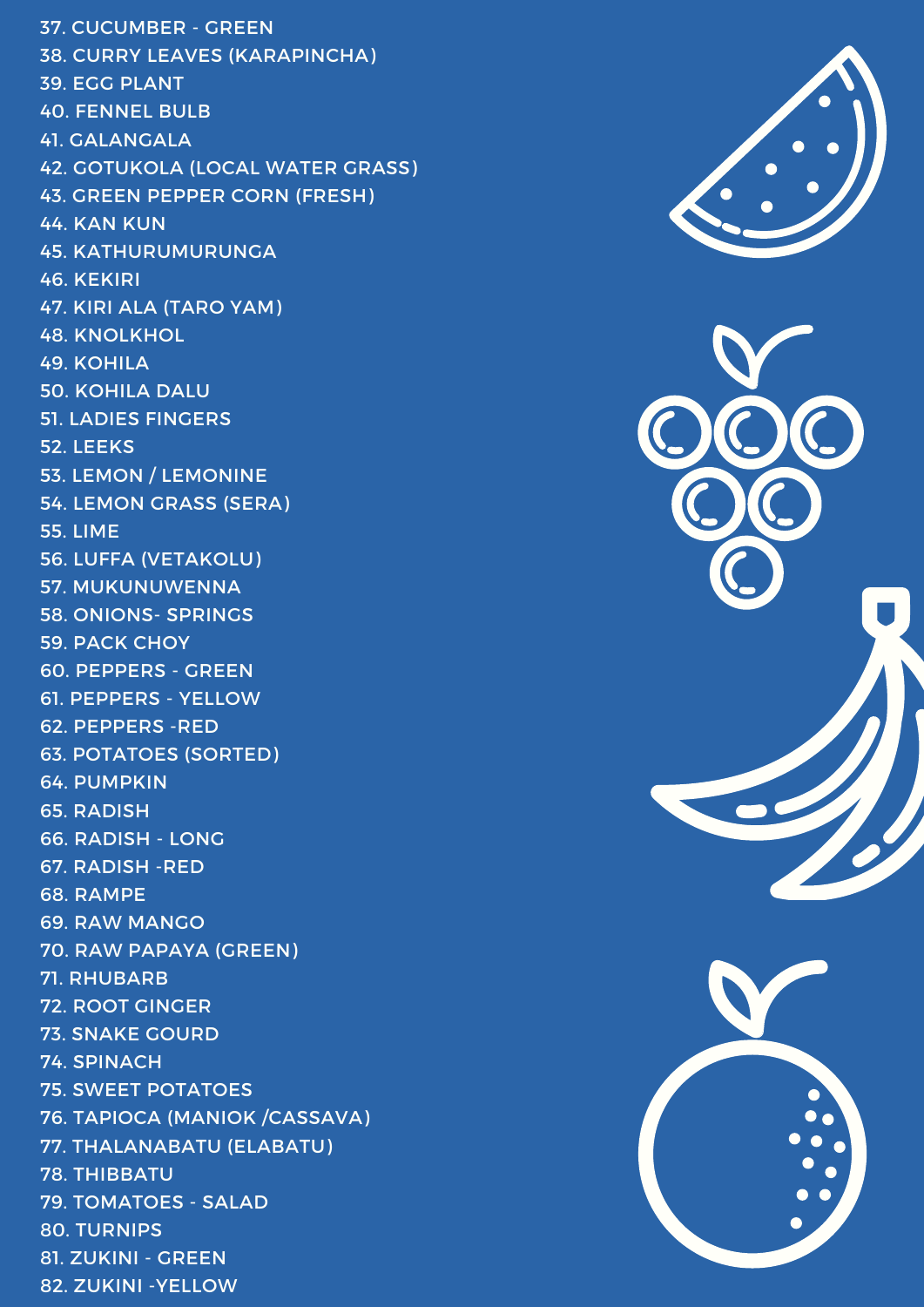### **DAIRY PRODUCTS**

### **ITEMS**

1. ANCHOR BUTTER - SALTED 2. ANCHOR BUTTER - UNSALTED 3. ANCHOR BUTTER UNSALTED 4. ANCHOR CREAM CHEESE 5. ANCHOR SHREDDED MOZARELLA IQF 6. ANCHOR UNSALTED BUTTER 7. ANCHOR WHIPPING CREAM UNSWEETNED 8. ASTRA MARGARINE - TUB 9. BALL CHEESE PLAIN (KOTHMALE) 10. BEEHIVE MARGARINE 11. CHEESE - PANIR ( KOTHMALE ) 12. CURD POT 13. HYCO MARGARINE 14. MASTER PUFF PASTRY MARGARINE 15. MOZERELLA CHEESE BLOCK-LOCAL) KOTHMALE 16. NEW DALE YOGHURT - PLAIN 17. NEW DALE YOGHURT - STRAWBERRY 18. NEWDALE FFS PLAIN YOGHURT SET 19. NEWDALE MIXED BERRY FRUIT STIRRED 20. NEWDALE SET PLAIN YOGHURT 21. NEWDALE STRAWBERRY FRUIT STIRED 22. RITZBERRY CHOCOLATE SUPERFINE - WHITE 23. RITZBERRY CHOCOLATE SUPERFINE - DARK 24. RITZBURY CHOCOLATE SUPERFINE - MILK 25. SPICED BALL CHEESE - CHILLIE 26. SPICED BALL CHEESE - CUMIN 27. SPICED BALL CHEESE - GARLIC 28. SPICED BALL CHEESE - MUSTARD 29. SWISS CHEESE 30. SWISS CHEESE BLOCK LOCAL